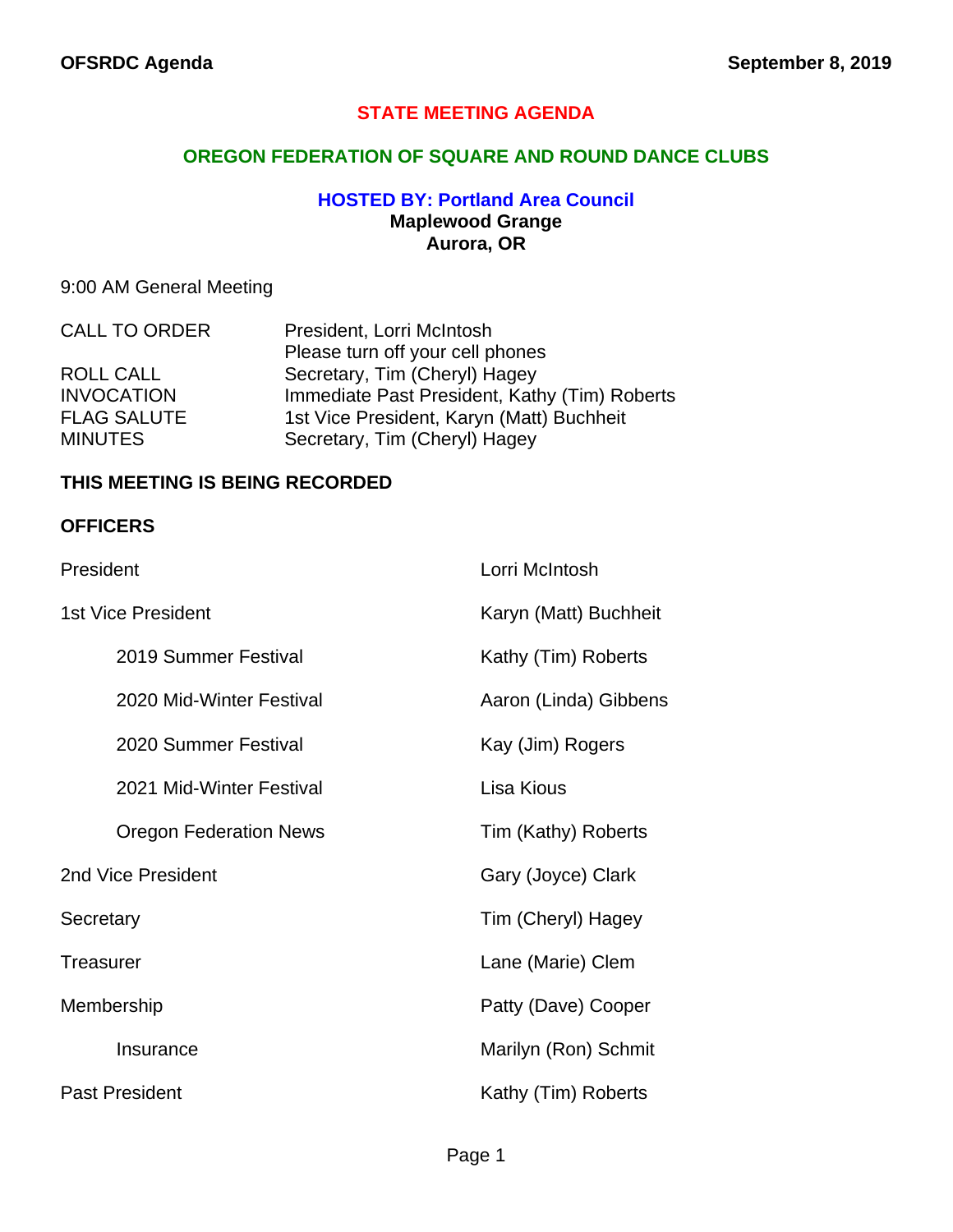# **APPOINTED OFFICERS**

| Parliamentatian             | Tim (Kathy) Roberts   |
|-----------------------------|-----------------------|
| <b>Education/Publicity</b>  | Kathy (Tim) Roberts   |
| <b>Historian</b>            | Marilyn (Ron) Schmit  |
| <b>COMMITTEE CHAIRS</b>     |                       |
| <b>BMI/ASCAP</b>            | <b>Ralph Lambert</b>  |
| <b>Youth Activities</b>     | Karyn (Matt) Buchheit |
| <b>ORDTA</b>                | Tami Helms (Tim Keck) |
| <b>Round Dance Sreening</b> | Tami Helms (Tim Keck) |
| <b>Caller Liaison</b>       | Janienne Alexander    |
| Webmaster                   | Tim (Kathy) Roberts   |
| <b>State Fair</b>           | Marilyn (Ron) Schmit  |
| <b>Background Check</b>     | Tim (Kathy) Roberts   |
| Delegate Meeting            | <b>Betty Chipps</b>   |
| <b>OLD BUSINESS</b>         |                       |

A.

# **RECESS**

# **Installation Of New Officers**

#### **NEW BUSINESS**

- A. Motion to approve 2019-2020 budget
- B.

# **DELEGATES**

Blue Mountains Council **David (Sally)** Stutzman